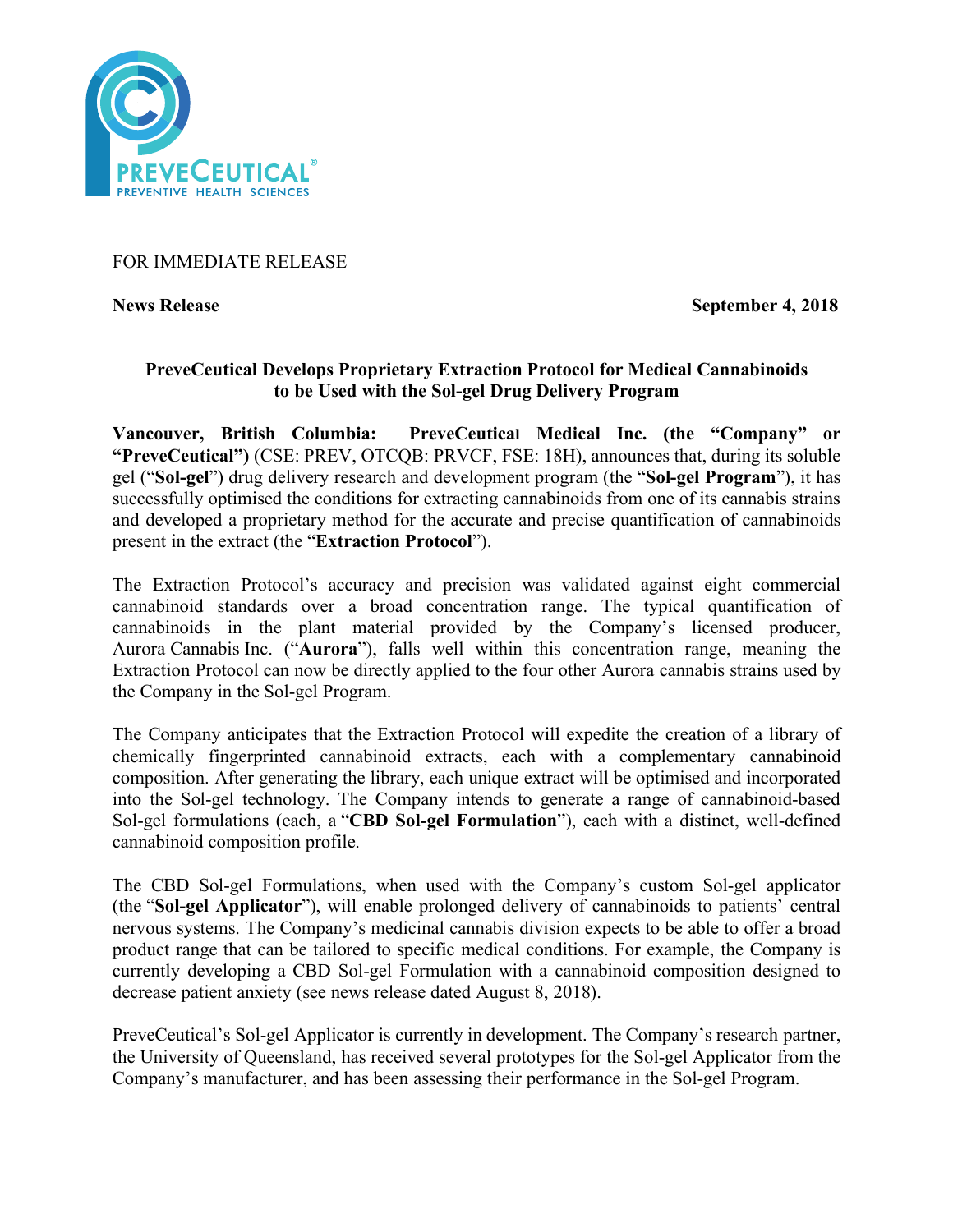#### *About PreveCeutical*

PreveCeutical is a health sciences company that develops innovative options for preventive and curative therapies utilising organic and nature identical products.

PreveCeutical aims to be a leader in preventive health sciences and currently has five research and development programs, including: dual gene therapy for curative and prevention therapies for diabetes and obesity; the Sol-gel Program; Nature Identical™ peptides for treatment of various ailments; non-addictive analgesic peptides as a replacement to the highly addictive analgesics such as morphine, fentanyl and oxycodone; and a therapeutic product for treating athletes who suffer from concussions (mild traumatic brain injury).

PreveCeutical sells CELLB9®, an Immune System Booster. CELLB9 is an oral solution containing polarized and potentiated essential minerals extracted from a novel peptide obtained from Caribbean Blue Scorpion venom. This product is available on the Company's website.

For more information about PreveCeutical, please visit www.PreveCeutical.com, follow us on Twitter: http://twitter.com/PreveCeuticals and Facebook: www.facebook.com/PreveCeutical.

## *On Behalf of the Board of Directors*

*"Stephen Van Deventer"* Chairman, CEO and President

## *For further information, please contact:*

Deanna Kress Director of Corporate Communications & Investor Relations +1-778-999-6063 deanna@PreveCeutical.com

#### *Forward-Looking Statements:*

This news release contains forward-looking statements and forward-looking information (collectively, "forwardlooking statements") within the meaning of applicable Canadian and U.S. securities legislation, including the United States *Private Securities Litigation Reform Act of 1995*. All statements in this news release that are not purely historical are forward-looking statements and include statements regarding beliefs, plans, expectations and orientations regarding the future including, without limitation, the completion of the Sol-gel Program, the utilisation of the Extraction Protocol, the development of the Sol-gel Formulations and the Sol-gel Applicator, the creation of a library of chemically fingerprinted cannabinoid/THC extracts, the efficacy of the Company's products, matters related to the Company's current and planned research and development programs, including the Sol-gel Program, the Company's anticipated business plans and its prospect of success in executing its proposed plans. Often, but not always, forwardlooking statements can be identified by words such as "plans", "expects", "may", "intends", "anticipates", "believes", "proposes" or variations of such words including negative variations thereof and phrases that refer to certain actions, events or results that may, could, would, might or will occur or be taken or achieved. Actual results could differ from those projected in any forward-looking statements due to numerous factors including, risks and uncertainties relating to the inability of the Company, to, among other things, obtain any required governmental, regulatory or stock exchange approvals, permits, consents or authorizations required, including Canadian Securities Exchange acceptance of any planned future activities, commercialise therapeutic and diagnostic technologies, execute its proposed business plans, pursue business partnerships, complete its research programs as planned and obtain the financing required to carry out its planned future activities. Other factors such as general economic, market or business conditions or changes in laws, regulations and policies affecting the biotechnology or pharmaceutical industry, may also adversely